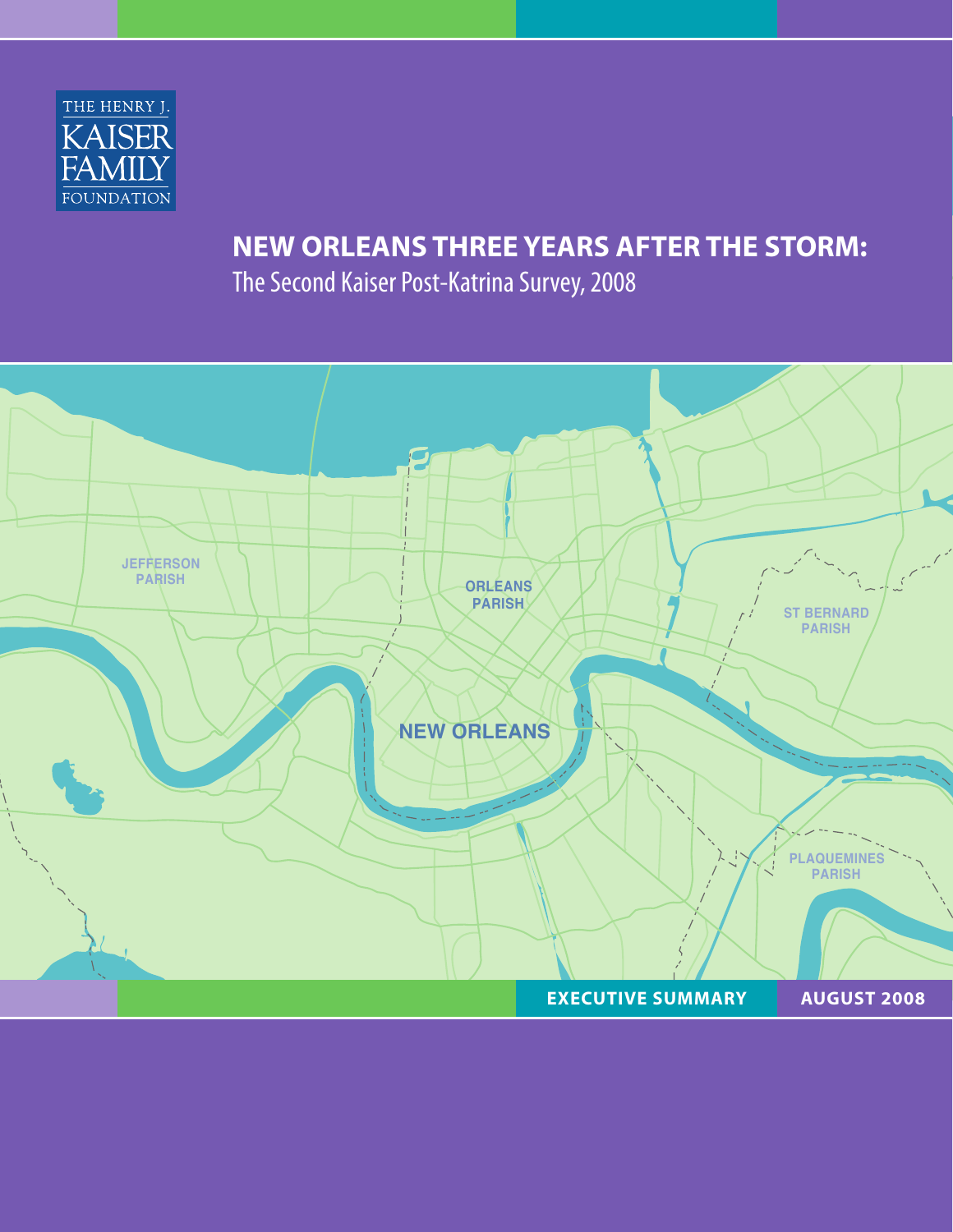# **EXECUTIVE SUMMARY**

Nearly three years after Hurricane Katrina and the devastating levee breaches that followed in its wake, the Kaiser Family Foundation is releasing the second of at least three planned surveys of the New Orleans area, this one focused specifically on Orleans Parish. In the first survey, fielded in the fall of 2006, we were able to quantify the myriad ways in which the storm had impacted people's lives – from their financial and employment situations to their access to needed health care to their personal relationships – as well as to paint a portrait of a city underwhelmed but not discontented with the progress being made in rebuilding. By surveying the population again in 2008 we hope to offer an over-time assessment of residents' needs, goals and concerns, to give people a continuing chance to speak out regarding the massive rebuilding effort playing out in their midst, and to help inform those struggling with recovery. As always, we also hope to keep the challenges facing New Orleans from fading out of the national spotlight.

The results of the new survey – fielded in the spring of 2008 – are sobering, suggesting that many New Orleans residents are disappointed by the pace of the recovery effort, that some perceive a lack of opportunity in the city, and that many feel forgotten by their nation and its leaders. The survey finds that the city's population, while substantially reduced in size, is overwhelmingly made up of people who lived in New Orleans before the storm hit, with nine in ten reporting they are Katrina survivors. These residents knew the city pre-disaster, and not only have that pre-flood city as their baseline but may also have overly high expectations about the power of the rebuilding process to create a "new" New Orleans, one in which pre-existing social problems would be lessened or even erased. The survey provides a sense that these high expectations are not being matched by the reality on the ground. In many ways, in fact, the problems and challenges facing the city are as daunting as they were a year and a half ago, when we first surveyed the population at Katrina's one-year anniversary. In at least one area – mental health challenges – they seem to have become even more visible.

At the same time, however, most living in New Orleans continue to believe that, although change may come slowly, the city will yet come back. The survey also finds pockets of hope – from improving views of race relations to better access to health care to satisfaction with local opportunities for worship – and areas where life, for many people, has returned to normal.

# **KEY FINDINGS**

## **Rating the official recovery process: Right direction, inadequate progress**

As was true in 2006, a narrow majority of New Orleans residents (56 percent) say that the rebuilding and recovery process is going in the right direction. But at the same time, fully half of those living in the parish say they are either dissatisfied (41 percent) or angry (11 percent) with the amount of progress that has been made.

The survey suggests this widespread frustration with the pace of the recovery effort is linked to a feeling that on certain tough but high priority issues facing this urban area progress is not meeting public expectations. Of the top four issues that city residents name as their rebuilding priorities – storm protection, crime control, health care access and the public schools – only on storm protection do the majority of residents say they see at least some progress.

Specifically, six in ten say they do see at least some progress on the critical issue of levee repair, but at the same time seven in ten say they see little or no progress in controlling crime and assuring public safety. More than half say they see little or no progress on health care and the public schools, compared to roughly four in ten who see at least some progress in each area. As was true in 2006, a large majority of city dwellers (89 percent) say there are not enough health care services available for lower income residents in the area. It's worth noting that some of the worst ratings on the progress report card are saved for the issue of affordable housing, where nearly three in four say there has been little progress.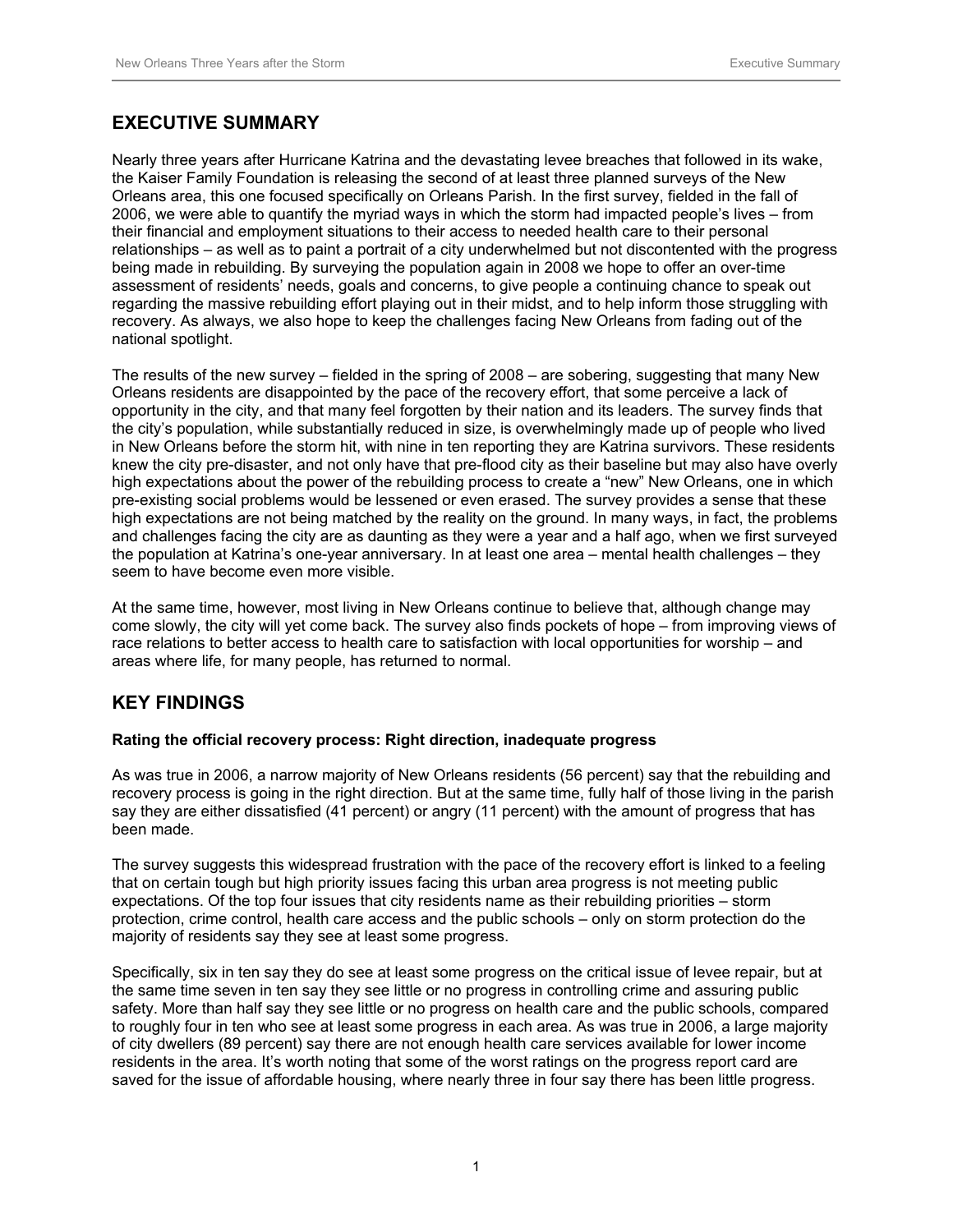New Orleans faced challenges on many of these fronts before the storm, of course, with high crime rates and poor health statistics**.** Those tasked with recovery thus have the difficult mission of providing visible progress on long-standing problems while still dealing with the process of rebuilding after a hurricane.

### **Opportunities currently seen as limited, though future more hopeful**

Perhaps as a result of their disappointment in the progress being made on many tough issues, city residents tilt to the negative when it comes to rating opportunities available in the city. In particular, more than half – 56 percent – say that it's a bad time for children to be growing up in New Orleans.

Those living in Orleans Parish are also pessimistic about the job and career opportunities in the city. Nearly two in three say that "good jobs are difficult to find." And nearly as many (61 percent) rate New Orleans as "not so good" or "poor" when it comes to career opportunities for young people. These sentiments are likely to be in part specific to the city and in part a reflection of the wave of economic unease sweeping the nation in 2008.

In one of the survey's more disturbing findings, the proportion of residents who say they are considering moving from New Orleans has risen. In 2006, 12 percent of Orleans Parish residents told us they were "currently planning to move or seriously considering moving" from the area. In this 2008 survey, that proportion had risen to 22 percent. The decision to move is strongly related to age, with younger residents – nationally a more mobile group-- significantly more likely to say they are thinking about moving from the city.

Despite these somewhat downbeat findings, there is one solid bright spot to consider: there is still widespread hope that things will improve over time. Three in four (74 percent) say they are optimistic about the area's future, a level of confidence that has hardly wavered over the past year and a half despite the increasing frustrations expressed by the populace.

#### **Federal help judged to fall short; City feels forgotten by nation and its leaders**

In many ways, New Orleans residents seem to feel that their nation has let them down in a time of need. They feel ignored by policymakers in Washington, underwhelmed by the financial help provided by the federal government, and forgotten by their fellow Americans.

Overall, six in ten (60 percent) say they do not think the rebuilding of New Orleans is a priority for Congress and the president, and even more (65 percent) say they think "most Americans have forgotten about the challenges facing New Orleans." Three in four say the federal government has not provided enough money and other support to the city.

But there is plenty of blame to go around: seven in ten say that the federal dollars that *have* been provided for hurricane recovery have been "mostly misspent." This dovetails with a widespread view that New Orleans has a problem with political corruption (86 percent say the city has either a very serious or somewhat serious problem).

Finally, city residents feel unsatisfied with the help offered by insurance companies – with eight in ten giving them low ratings for their response to the disaster – and have mixed reviews of the way the national media has covered their attempt at recovery (51 percent give the national media good ratings, 45 percent rate them "not so good" or "poor"). Only the local media – with their unique role of providing practical "how to" information to a recovering population – comes off looking good here, with three in four saying they are doing a good job covering the rebuilding process. Across a range of public and private organizations, then, many city residents feel disappointed.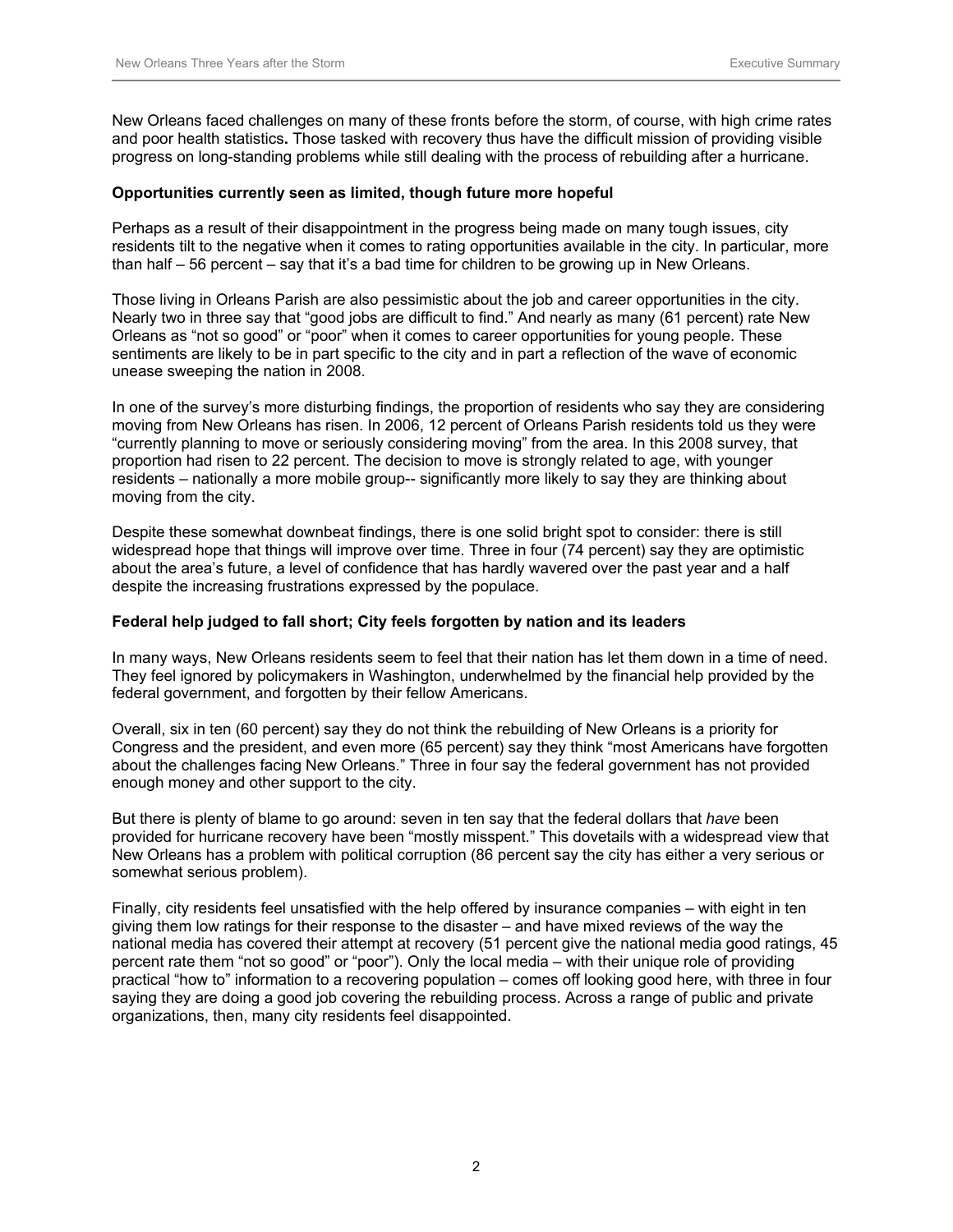# **Immigration, diversity and race relations in New Orleans: A mixed story**

The majority of city residents (58 percent) say that the growing number of immigrant workers in general has been "good for New Orleans." An even larger percentage – three in four residents – says that, in general, the diversity of racial and ethnic groups in the city is good for New Orleans.

At the same time, however, a large majority (70 percent) describe the people of New Orleans as "mainly divided by things like race or income," and most see this as a problem. It's worth noting that significantly more of the population says it is the divide between rich and poor which is the problem (33 percent) than says it is mainly race that causes the fracture (15 percent). Roughly two in ten see both as causing divisions. Without pre-storm data, of course, we cannot precisely determine how much of this perceived divide is new and how much predated the disaster.

The survey does suggest that race relations in the city may be improving. This year, the percentage who said race relations were "worse [than] they were before Hurricane Katrina" dropped 9 percentage points from 2006. While a substantial minority of African Americans still see the recovery process as stacked against them (46 percent), the percentage of African Americans who feel the recovery process is racially biased has declined from 2006, dropping from a majority of 55 percent.

# **Recovery on a personal level: Disruption remains, stress levels elevated**

The survey finds the storm-related personal disruption recorded at the one-year anniversary in 2006 is relatively unabated in 2008. Overall, fully four in ten (41 percent) of those Orleans Parish residents who survived Katrina would currently describe their own personal situation as at least somewhat disrupted by the storm, compared to 46 percent in 2006.<sup>1</sup> As was true then, the city's African American population is much more likely than white residents to report their lives still being disrupted: 50 percent of those African Americans who lived in New Orleans when Katrina hit are still disrupted vs. 26 percent of white residents.

There is some progress on the margins here, though, with a 5 percentage point increase in the overall proportion who say their lives are "largely back to normal" and a similar sized drop in the percentage who are "still *very* disrupted." And overall, the majority (59 percent) continue to say they are at least "almost" back to normal.

The survey suggests that as much as the dramatic physical damage caused by the storm and flooding, it is Katrina's psychological aftermath that stands out as one of its primary legacies. Asked to more specifically compare their lives pre- and post-Katrina, those who had lived through the storm were most likely to report that their "general level of stress" was worse now, with a narrow majority (53 percent) saying so. Similarly, four in ten described their mental and emotional health as worse. And one in four of those with children in their home said their children's mental or emotional health was worse than before the storm.

Stress was not the only area where a sizeable group of residents judged their life worse after Katrina: four in ten storm survivors say their *financial* situation is worse now than before the storm. In this aspect, as in many others, the storm was hardest on the most vulnerable residents: just over half (53 percent) of lowincome residents report that their financial situation is worse today.

Overall, then, it is noteworthy but perhaps not surprising that quality of life ratings have not bounced back among New Orleans' population. In our 2006 survey, 65 percent said they would have rated their life pre-Katrina as very satisfying. But only 25 percent said they would have rated life in the fall of 2006 as very satisfying. That number remains unchanged in 2008.

Across these measures comparing life pre- and post-Katrina, it is worth keeping in mind that many residents report a good deal of stability: roughly half of those who survived the storm (48 percent) say their housing situation is the same as before the storm, and the rest divide between it being better (23

 $\overline{a}$ 

 $<sup>1</sup>$  The survey found that nine in ten residents lived in New Orleans at the time the storm hit in August 2005.</sup>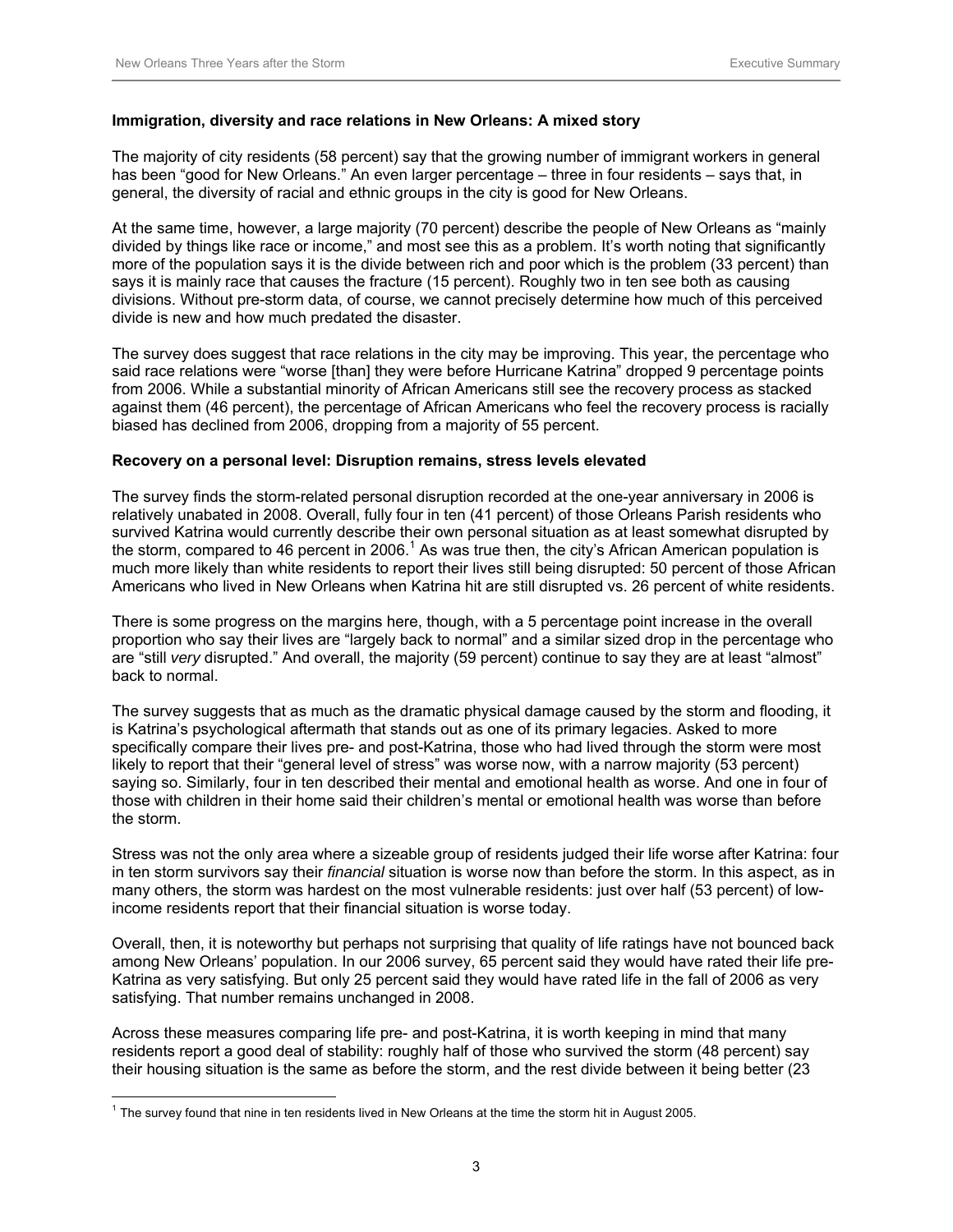percent) and it being worse (27 percent). Similarly, 47 percent say their relationship with their spouse or partner is the same, compared to 18 percent who say it is better and 12 percent who say it is worse.

It is also worth noting that the survey can only report the disruption still felt by those who returned to New Orleans. The views and experiences of those former residents who uprooted themselves from the city and now live elsewhere in the state or nation are not captured in this project.

#### **Self-reported mental and physical health problems on the rise**

Officials in New Orleans face the challenge of rebuilding while also trying to meet the needs of a fairly diverse population, one whose problems are not easily solved and in no hurry to disappear. In 2008, we find that 86 percent of adults living in New Orleans are facing a challenge in at least one of five critical areas: a physical or mental health challenge, a problem with health care coverage or access, a health or health care problem facing a child, or an employment challenge. This overall figure does not represent a substantive change from 2006.

The survey does, however, find an increase in self-reported mental health problems in the year and a half since our last sounding. The percentage of residents who say they have been diagnosed with a serious mental illness such as depression rose from 5 percent in 2006 to 15 percent now. The proportion who report taking a prescription medicine for problems with their mental health in the past six months rose from 8 percent to 17 percent. And self-reports of being in "fair" or "poor" mental health have also doubled over the time period, from 10 percent to 20 percent now.

Though the survey cannot directly tie these increases to Katrina-related aftereffects, this is certainly high on the list of plausible culprits. It's possible that, having survived the disaster and the immediate aftermath, the slow recovery is taking a toll on the population, somewhat like the shift from an acute to a chronic illness. But it's equally possible that the increased rates of reported mental health problems are an indication that the health system is at least partially up and functioning again. Residents may have a better opportunity to be diagnosed and treated for any mental health issues, an opportunity that was not as widespread at the time of our 2006 survey.

As is true regarding self-reported mental health, the survey also finds a higher proportion of residents reporting a physical health challenge. Overall, 65 percent report either having some sort of chronic condition or disability or being in "fair" or "poor" health, up from 45 percent in 2006. Three in ten (31 percent) of those with a child under 19 at home say that at least one of their children suffers from a chronic condition or disability, up from 21 percent in 2006. As is true for mental health, it is not clear to what extent these changes are driven by an actual deterioration in health status and to what extent it is driven by other possible factors, including: increased access to care leading to increased diagnoses of problems; the return of a less-healthy segment of the population; or the simple fact that with the passage of time, and as more immediate life crises fade, people are more able to concentrate on their own health status.

## **Health care coverage and access challenges widespread and persistent**

The survey finds that just as many residents have some sort of health care coverage or access problem in 2008 as a year and a half ago, but the nature of those problems has changed somewhat. On the positive side of the ledger: more residents report having health insurance coverage (the number of all adults who report being uninsured dropped from 26 percent in 2006 to 18 percent now), and fewer say that they have no usual source of health care or are depending on a hospital emergency room as their primary source of care (down from 34 percent to 25 percent).

On the negative side: affordability seems to be a bigger issue, perhaps in part due to the difficult economic climate gripping Louisiana and the rest of the nation in 2008, perhaps partly due to the fact that the free care available in the short-term aftermath of the disaster may be reduced, and perhaps as a result of increased access to health services. Overall, fully one in four (25 percent) say they had a problem paying for medical bills in the past six months, up dramatically from 9 percent in 2006. At least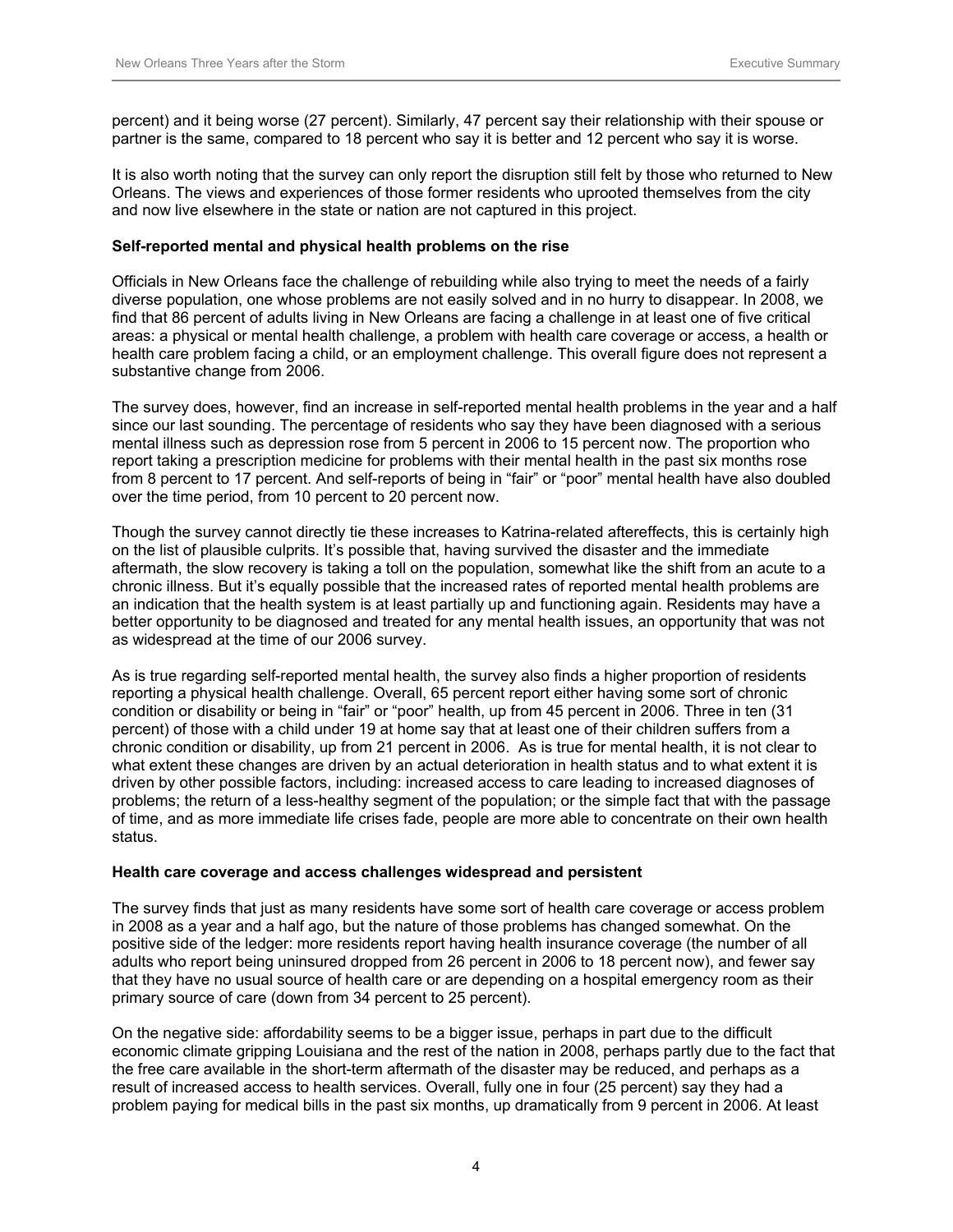twice as many as in 2006 report that they had recently skipped or postponed needed care (18 percent vs. 9 percent) or had skipped needed doses of medication in the same time period (15 percent vs. 6 percent), bringing these experiences more in line with the current national average.

### **Next steps**

The current survey is the second in a planned series of at least three surveys designed to measure the needs and opinions of residents, and to help the city in its rebuilding effort, as New Orleans attempts to come back from one of the biggest natural and social disasters in the nation's history. The Kaiser Family Foundation will return to the New Orleans area in roughly 18 months in the hopes that these findings will once again train the eyes of the nation on a city that currently feels forgotten.

#### **A NOTE ON SURVEY METHODOLOGY**

*New Orleans Three Years after the Storm: The Second Kaiser Post-Katrina* Survey*, 2008* was designed and analyzed by researchers at the Kaiser Family Foundation including: the survey research team led by Kaiser Vice President and Director for Public Opinion and Survey Research Mollyann Brodie along with Claudia Deane and including Liz Hamel, Sasha Buscho, and Pam Murnane; the health policy team led by Kaiser Executive Vice President Diane Rowland and including Adele Shartzer, Samantha Artiga and David Rousseau; and Kaiser President and CEO Drew Altman. Dr. Brodie had overall responsibility for the project. The survey was conducted from March 5 to April 28, 2008, among 1,294 randomly selected adults ages 18 and older residing in Orleans Parish. The sample design was a multi-stage stratified area probability sample starting with 275 randomly selected segments based on Census Block Groups distributed proportionate to expected population in each of fourteen Census tract defined neighborhoods in Orleans Parish and then selecting a random sample of addresses from those areas using the U.S. Postal Service's Delivery Sequence File. To ensure coverage of all residents, interviewing was conducted using a mixed-mode design including by telephone (669 interviews), web (178), and face-to-face (447). Interviews were completed in English and Spanish. The margin of sampling error for the full sample is plus or minus 3 percentage points. For results based on other subsets of respondents the margin of sampling error may be higher. The 2006 Kaiser survey referenced throughout this report was conducted in a four parish area, but for reasons of comparability the 2006 results included here are based only on Orleans Parish residents.<sup>2</sup> ICR/International Communications Research collaborated with Kaiser researchers on sample design and weighting, and supervised the fieldwork. See "Appendix C: Survey Methodology" for more details on survey sampling, fieldwork, and weighting.

#### **ACKNOWLEDGMENTS**

We would like to thank the people of New Orleans who gave us their time, invited us into their homes, and answered our questions. We would also like to thank Dr. Karen DeSalvo and her colleagues in New Orleans for their helpful guidance and feedback throughout this project, especially for shepherding the questionnaire through Tulane University's Office of Human Research Protection.

 2 See: "Giving Voice to the People of New Orleans: The Kaiser Post-Katrina Baseline Survey," Kaiser Family Foundation 2006. http://www.kff.org/kaiserpolls/pomr051007pkg.cfm and "Health Challenges for the People of New Orleans," Kaiser Family Foundation, 2006. http://www.kff.org/kaiserpolls/7659.cfm